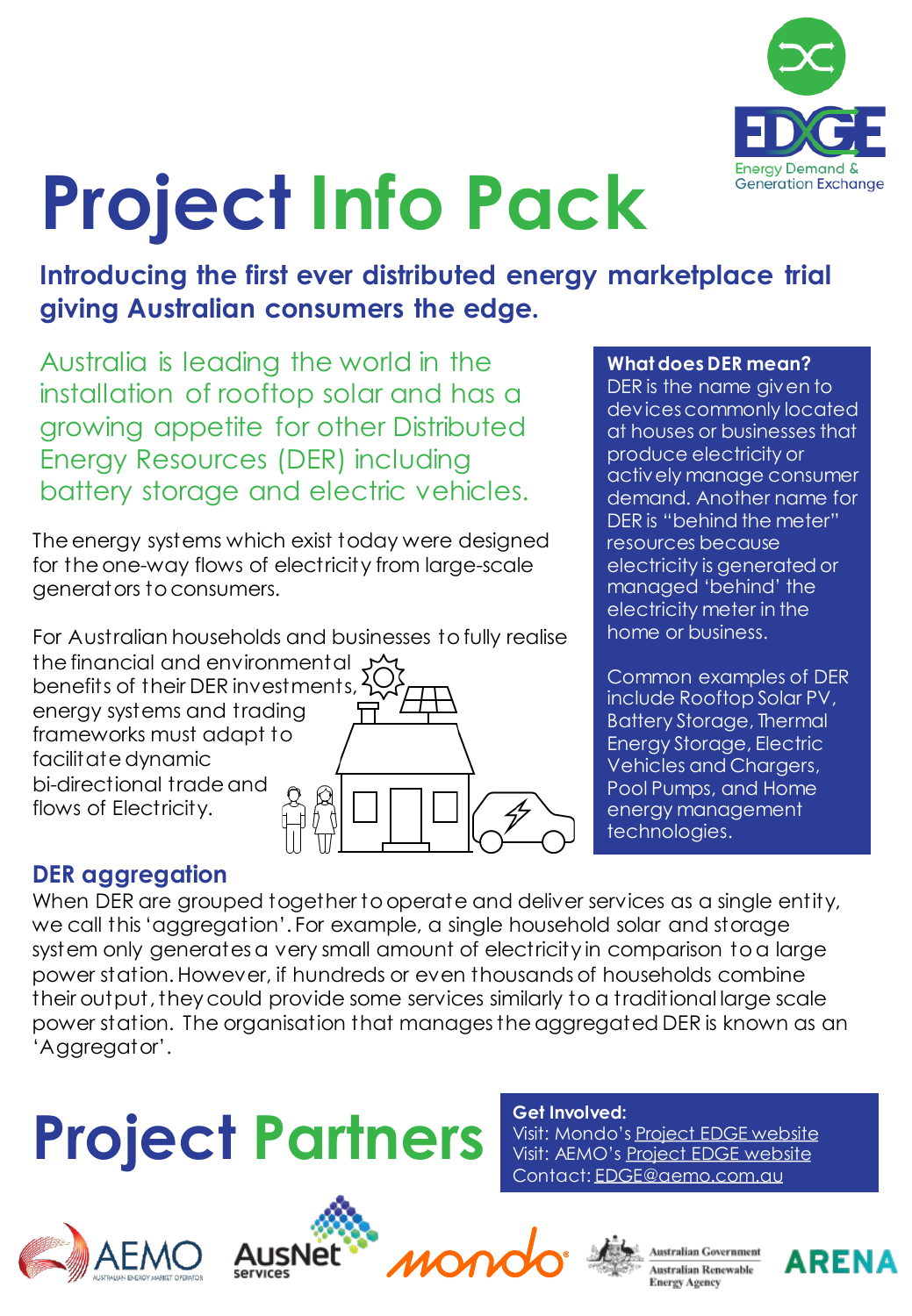

### Project Introduction **Exchange**

Project EDGE (Energy Demand & Generation Exchange) seeks to demonstrate a proof of-concept DER Marketplace that enables aggregated DER to deliver efficient, secure, and coordinated wholesale and local network support services at the grid edge.

Integrating Distributed Energy Resources (DER) at large scale into the National Electricity Market (NEM) is highly complicated as the power system and market frameworks were designed to facilitate the one-way trade and flows of electricity from large-scale generators to consumers.

AEMO, AusNet Services and Mondo are partnering, with support from the Australian Renewable Energy Agency (ARENA), to demonstrate how a Two-Sided Market and power system could work.

This builds on the theory explored in the Open Energy Networks process (OpEN), which identified how AEMO and DNSPs could collaborate to enable DER toprovide both wholesale market and local network services.

The following diagram provides a high-level overview of how consumers and their household DER access the markets via an aggregator, and the EDGE marketplace.

### **Figure 1: Consumer access to the DER Marketplace**



**Aggregators will only use** DER in the way agreed to by the customers.



The aggregator will provide value to the customer based on how their DER is used in the marketplace.

The customer is in control of how their DER is used by choosing which aggregator to engage.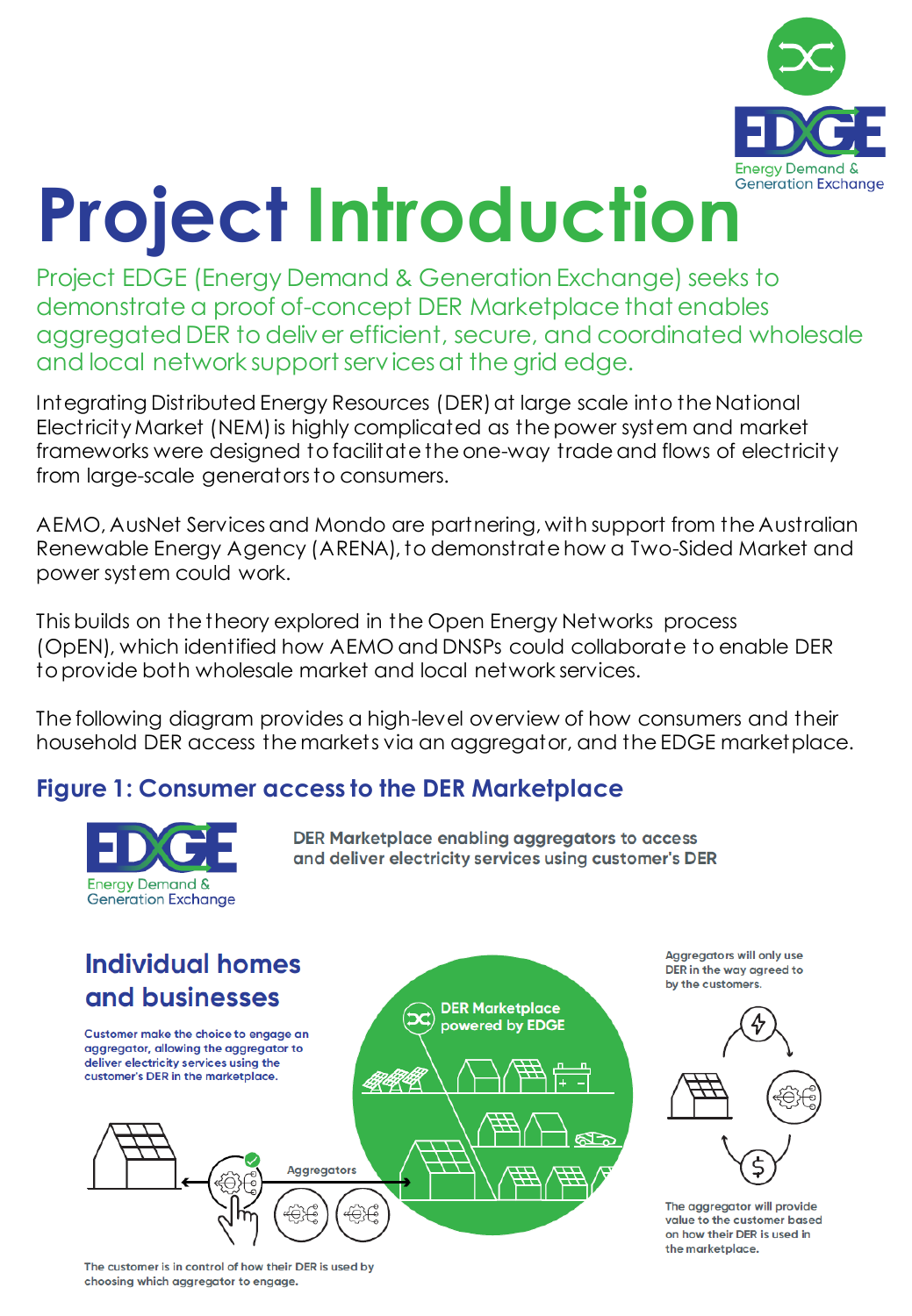

### **Project Marketplace**

The EDGE marketplace enables the trade of wholesale market services with AEMO, and local market services with the DSO. It incorporates many functions including the communication of operating envelopes from DSO to Aggregator, wholesale market interactions and the data exchange required to facilitate the various trades.

The proof-of-concept marketplace will be ready for testing by 2022, delivering the minimum requirements with opportunities to explore additional capability as the project matures.

A mix of residential and commercial/industrial (C&I) customers within the AusNet distribution network area in Victoria will participate in Project EDGE via an aggregator. While the project starts small, it will eventually scale to around 1,000 customers or 10 MW of DER.



DSO - the Distribution System Operator is a role that the Distribution Network Services Provider transitions to as they dynamically manage capacity and operate the network to optimise value to customers and the energy system, including increased hosting of DER